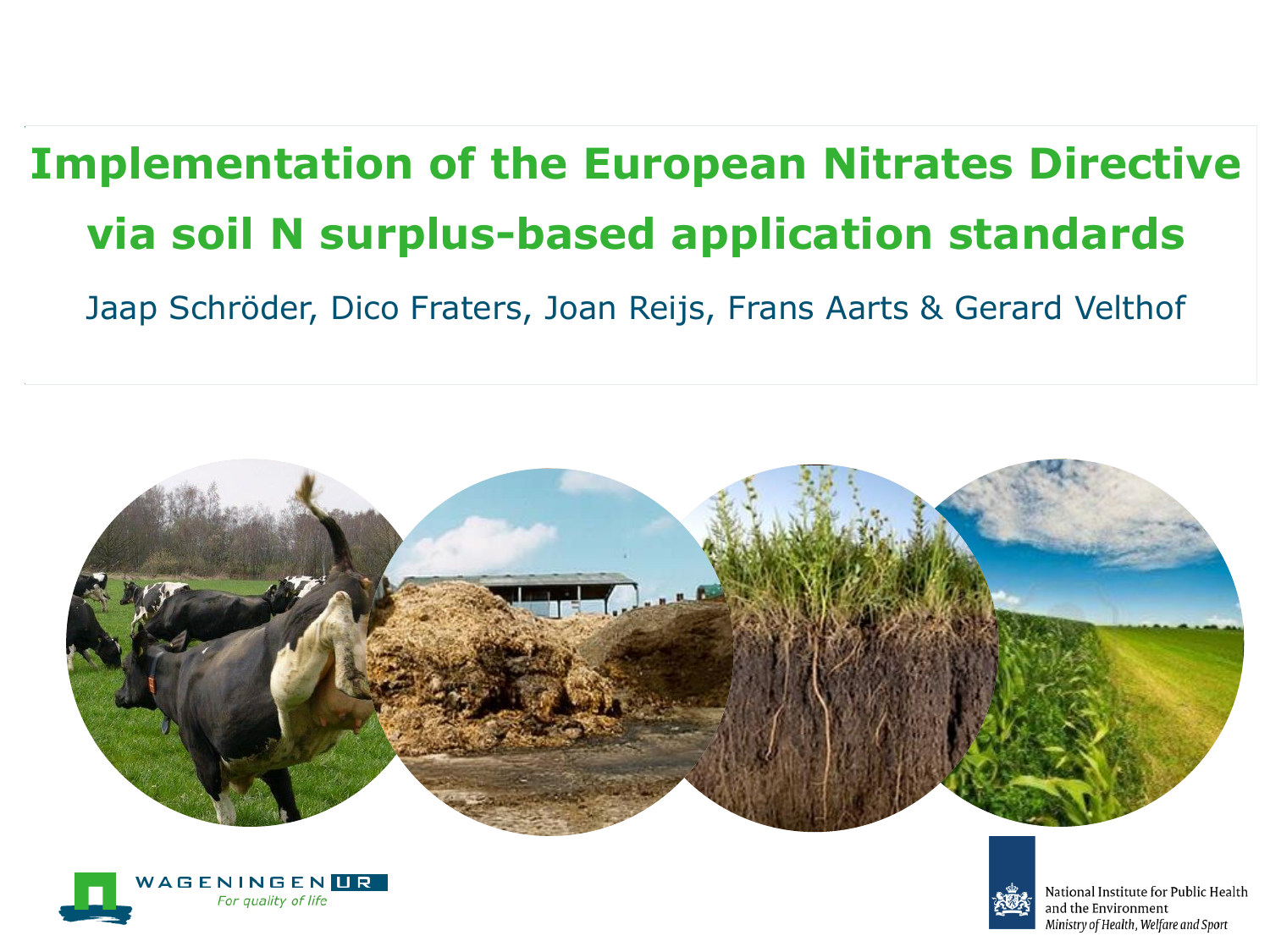## **Content**

- **Nitrates Directive in the Netherlands: remaining issues**
- Underpinning of ND-proof N and P application standards
	- Conceptual leaching model
	- Equations and parameters
	- Model
- Some results
- Conversion of outcomes into policies

Conclusions

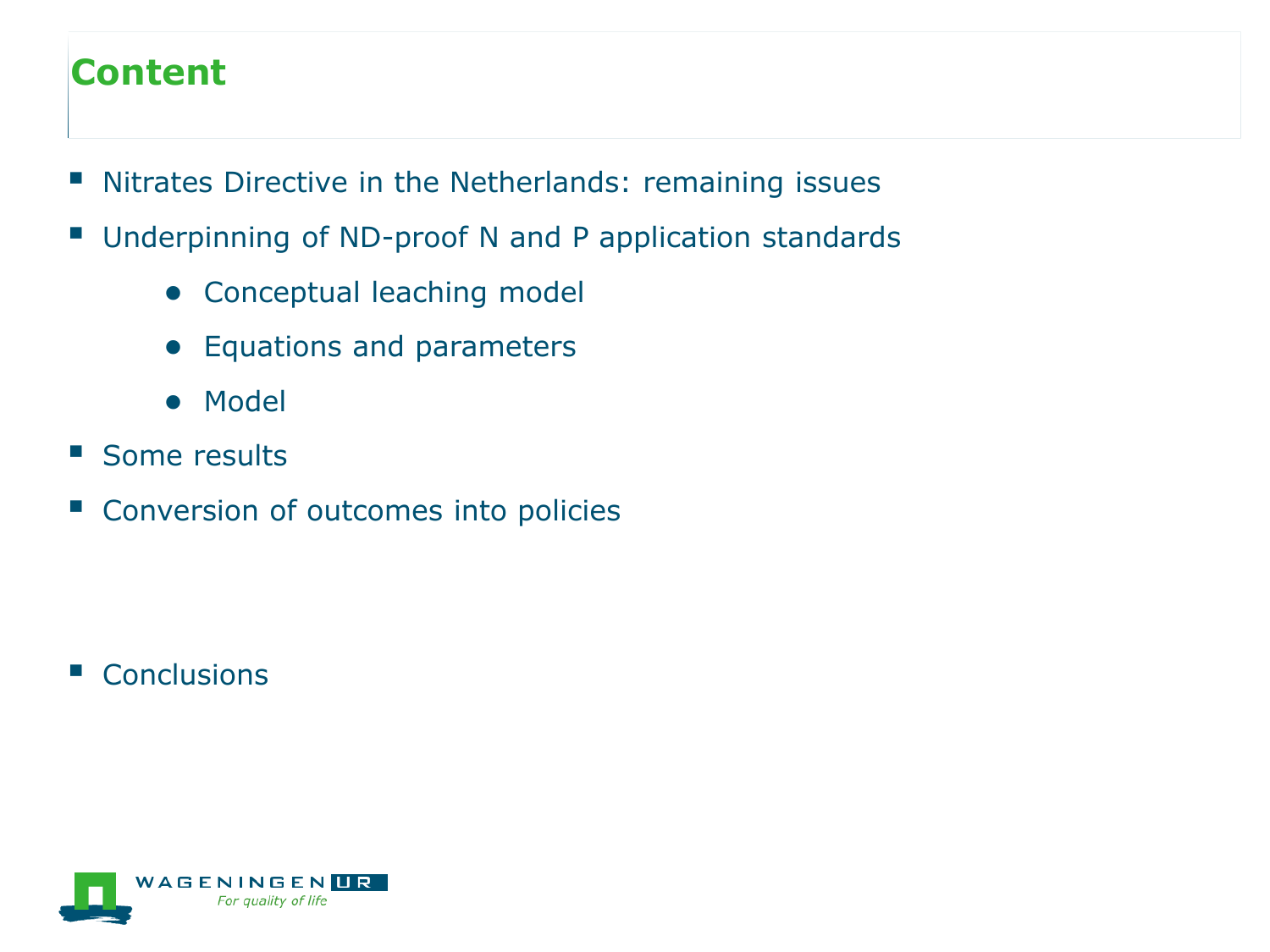# **Nitrates Directive in the Netherlands: remaining issues**

- Impressive reduction of  $[NO<sub>3</sub>]$  between 1992-2004, but stagnation afterwards
- Frequent excedance of 50 mg  $NO<sub>3</sub>/l$  threshold in upper groundwater
	- *particularly: arable land, dry sandy soils, regions with intensive livestock: south eastern part of the Netherlands*
- **Filter Finds** Fresh water P concentrations still too high
	- *170 kg manure-N >>> crop P offtake!*
- $\blacksquare$  2014-2017: 5<sup>th</sup> Action Programme:
	- *Further reduction of N and P application standards*
- **Preceded by documented underpinning of these reductions**

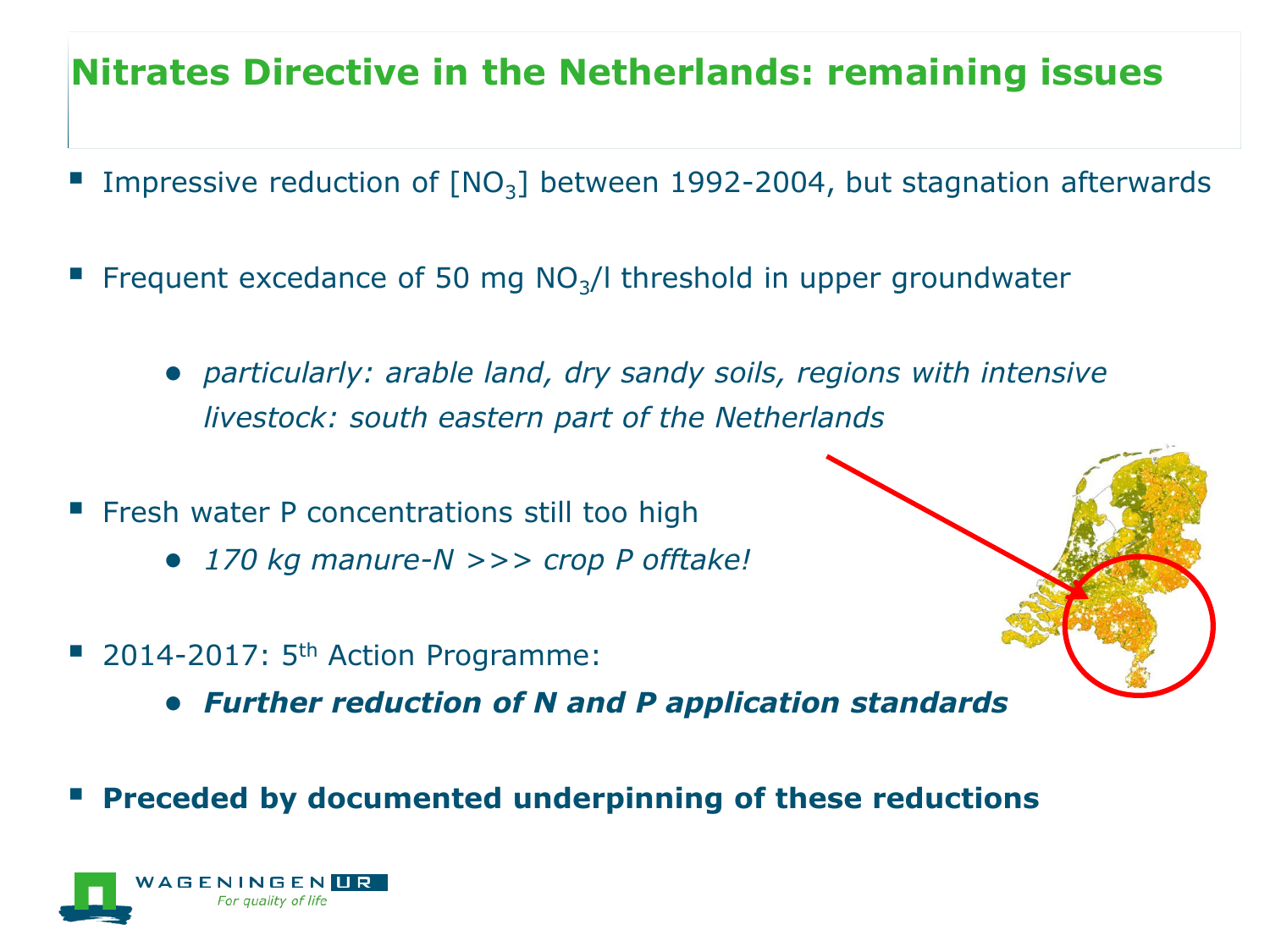### **N inputs ↔ N soil surplus ↔ N leaching ↔ NO<sup>3</sup> concentration**



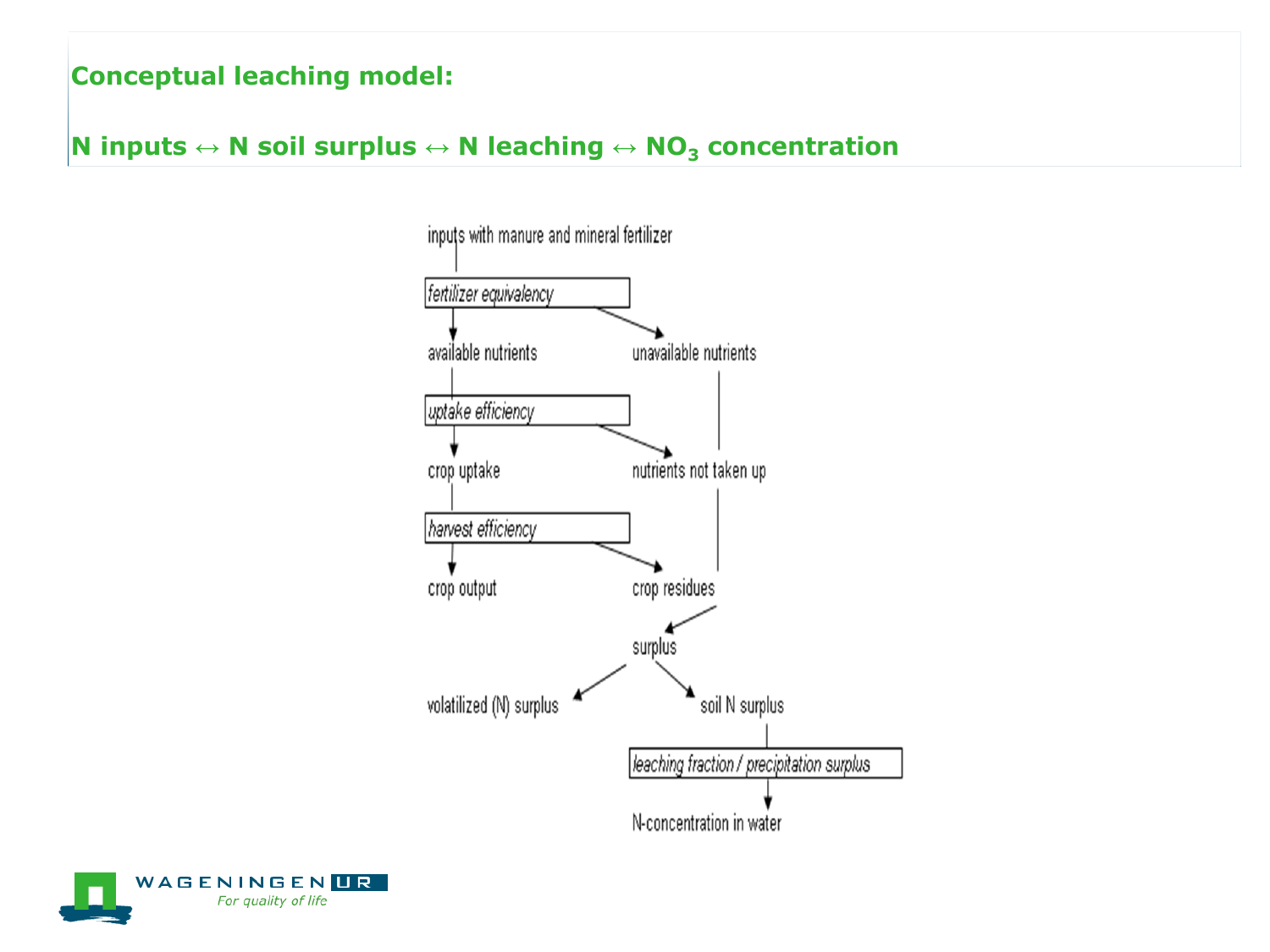

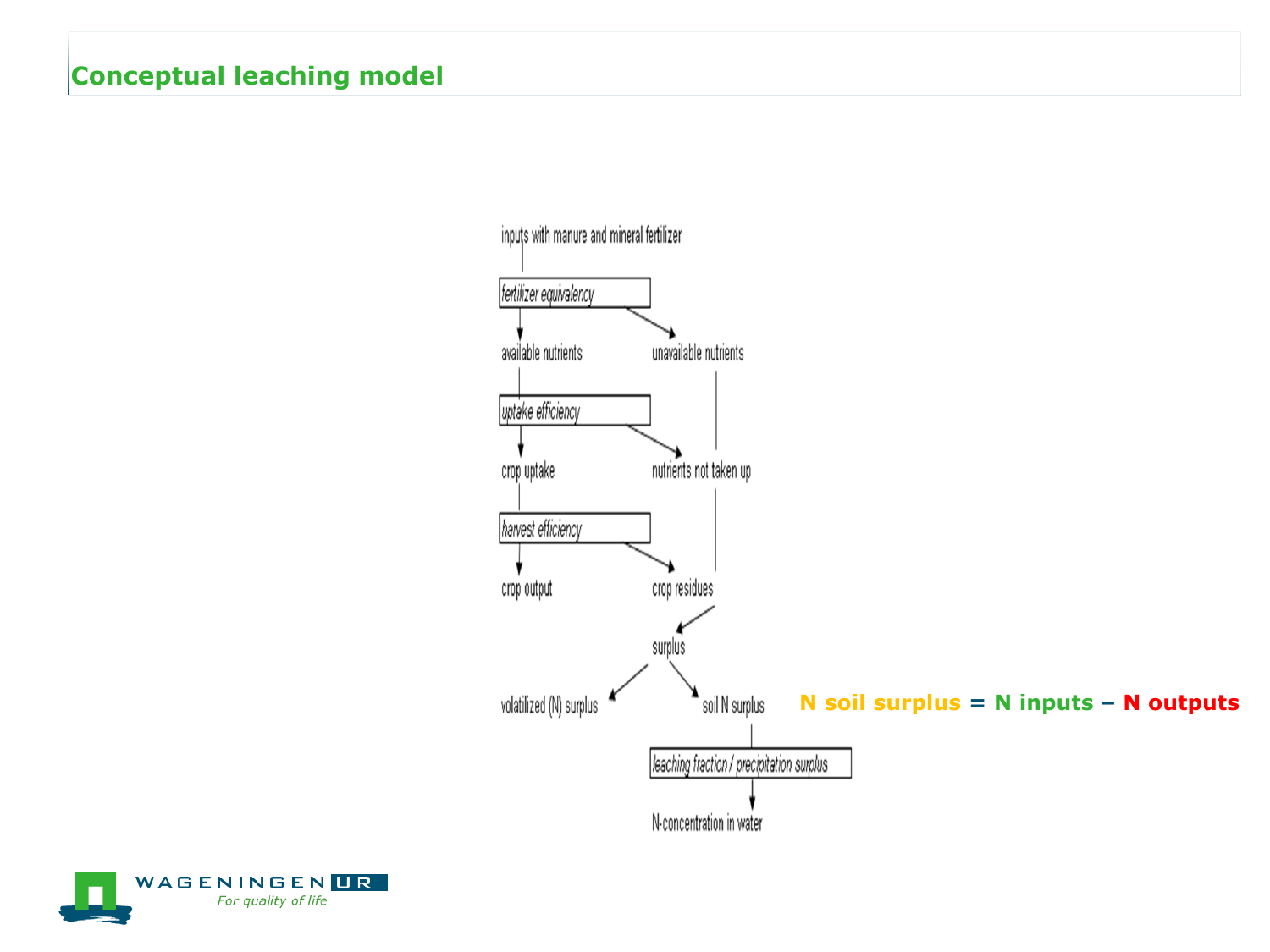

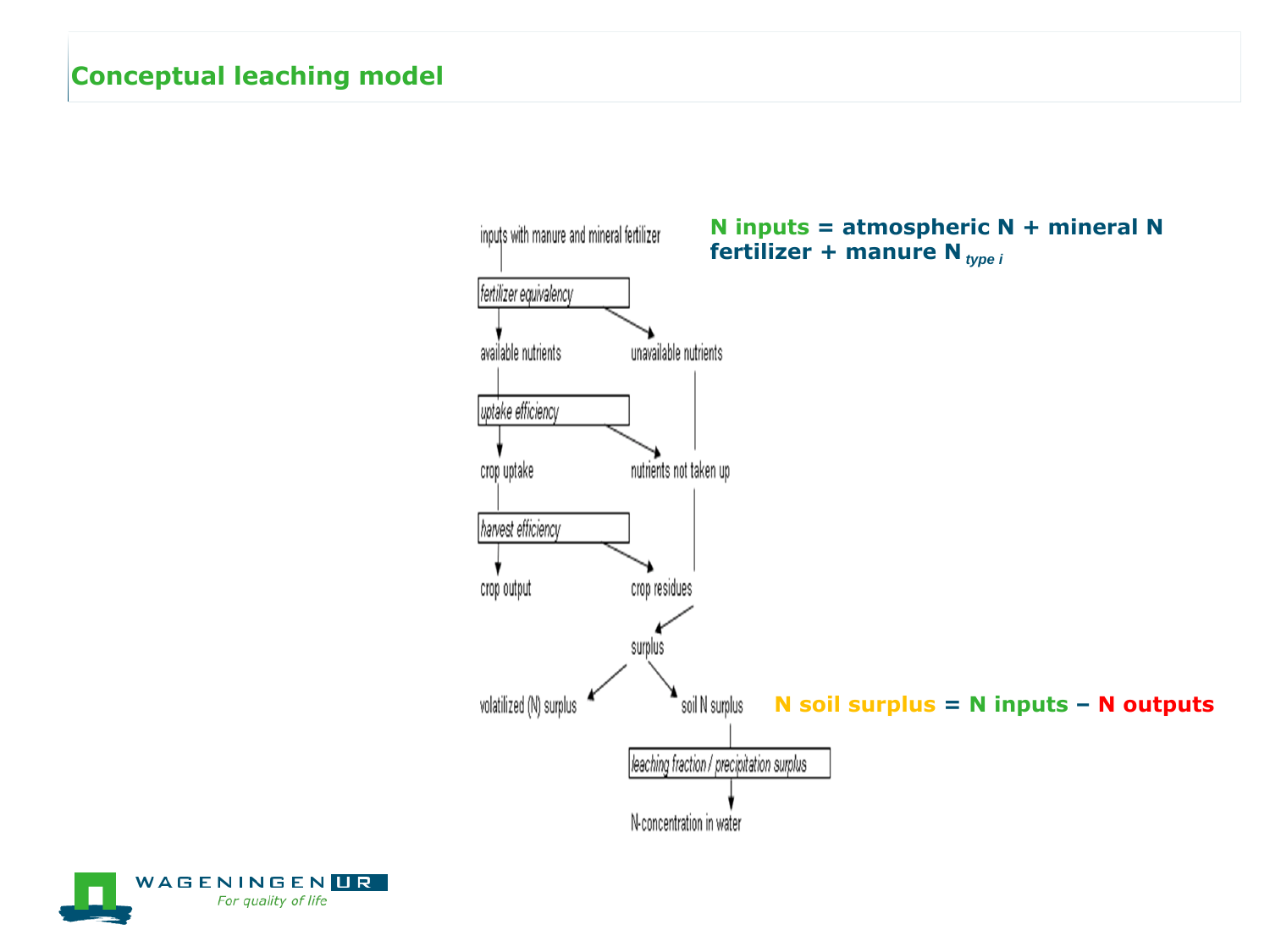

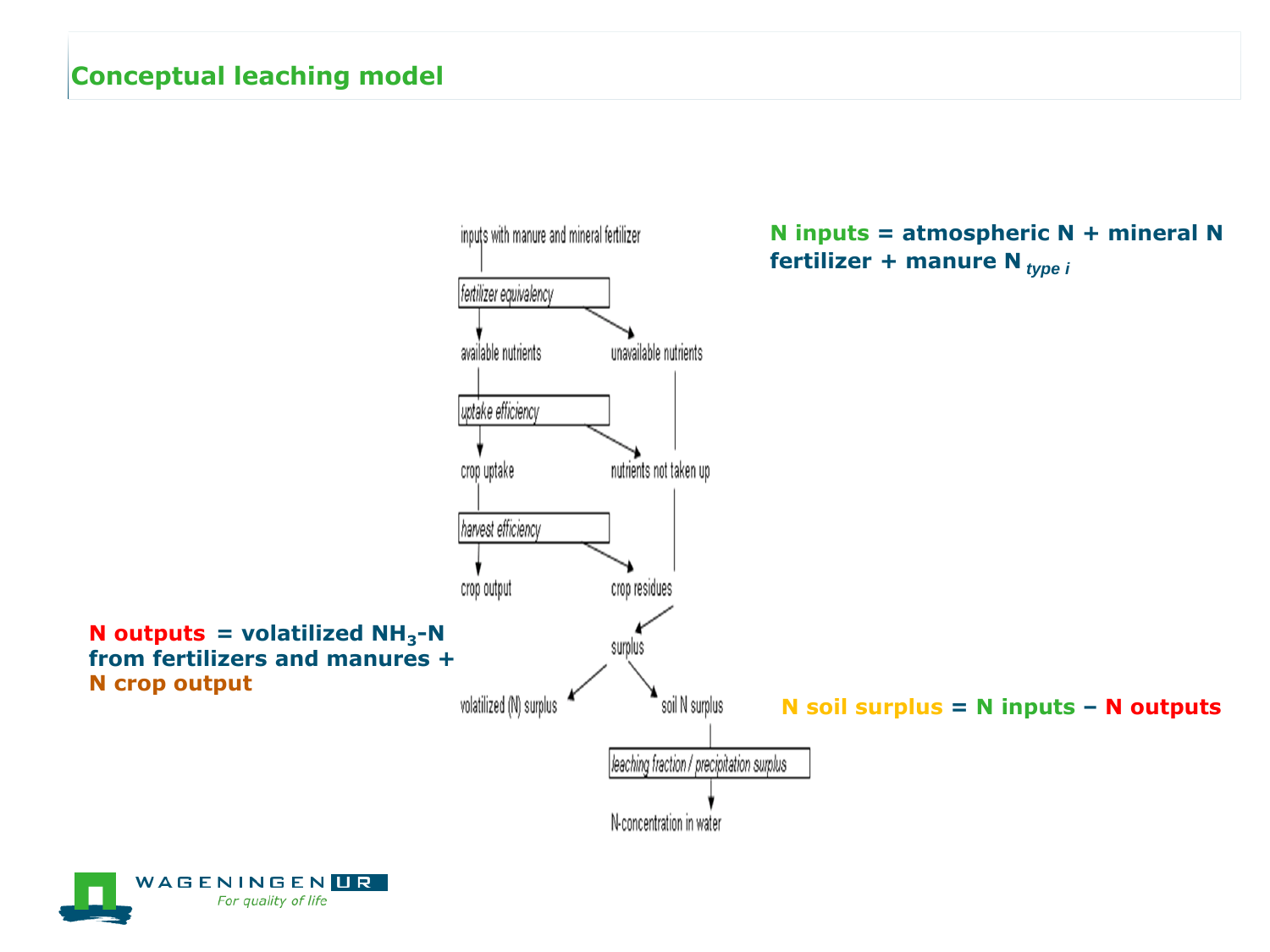

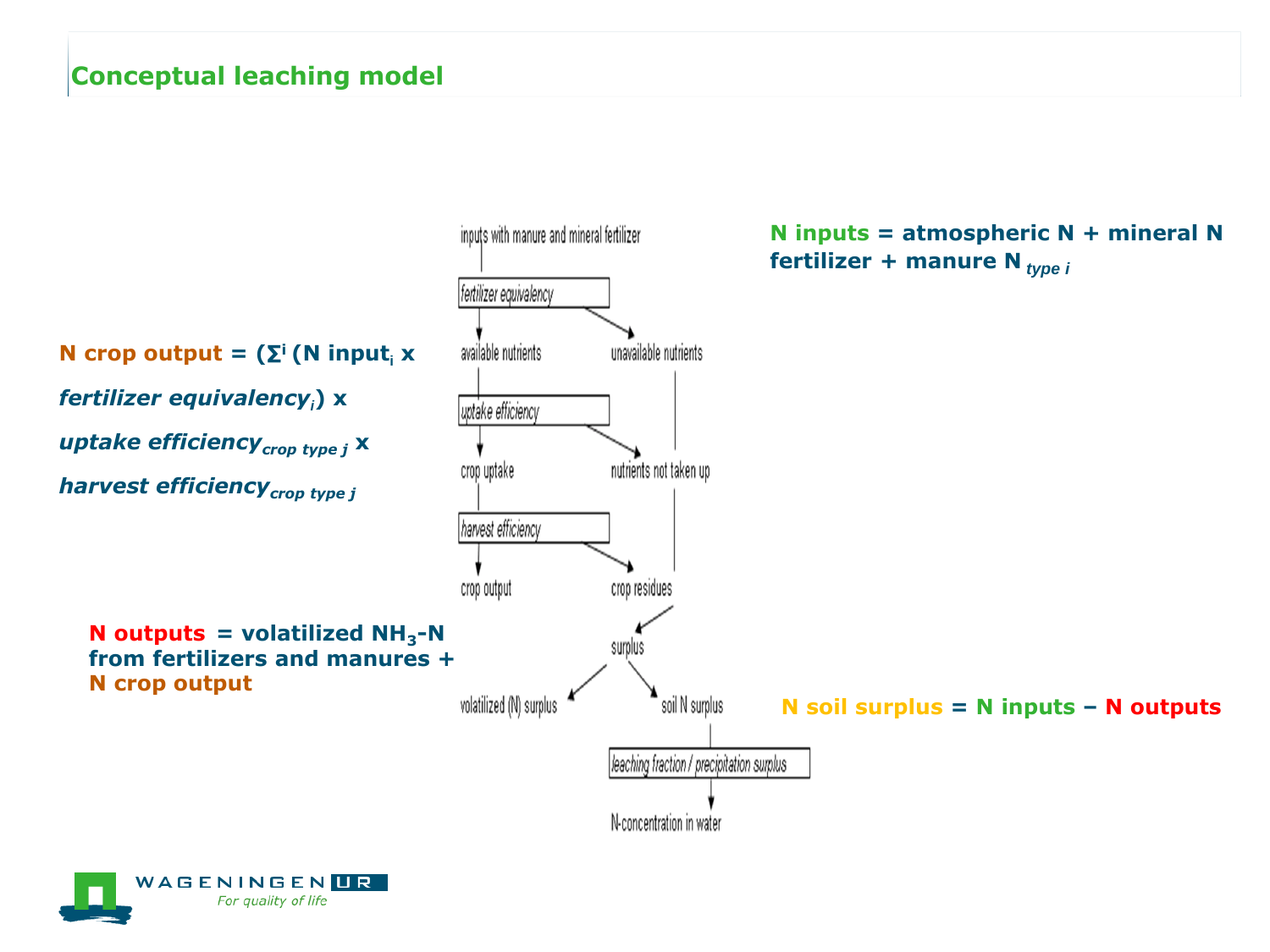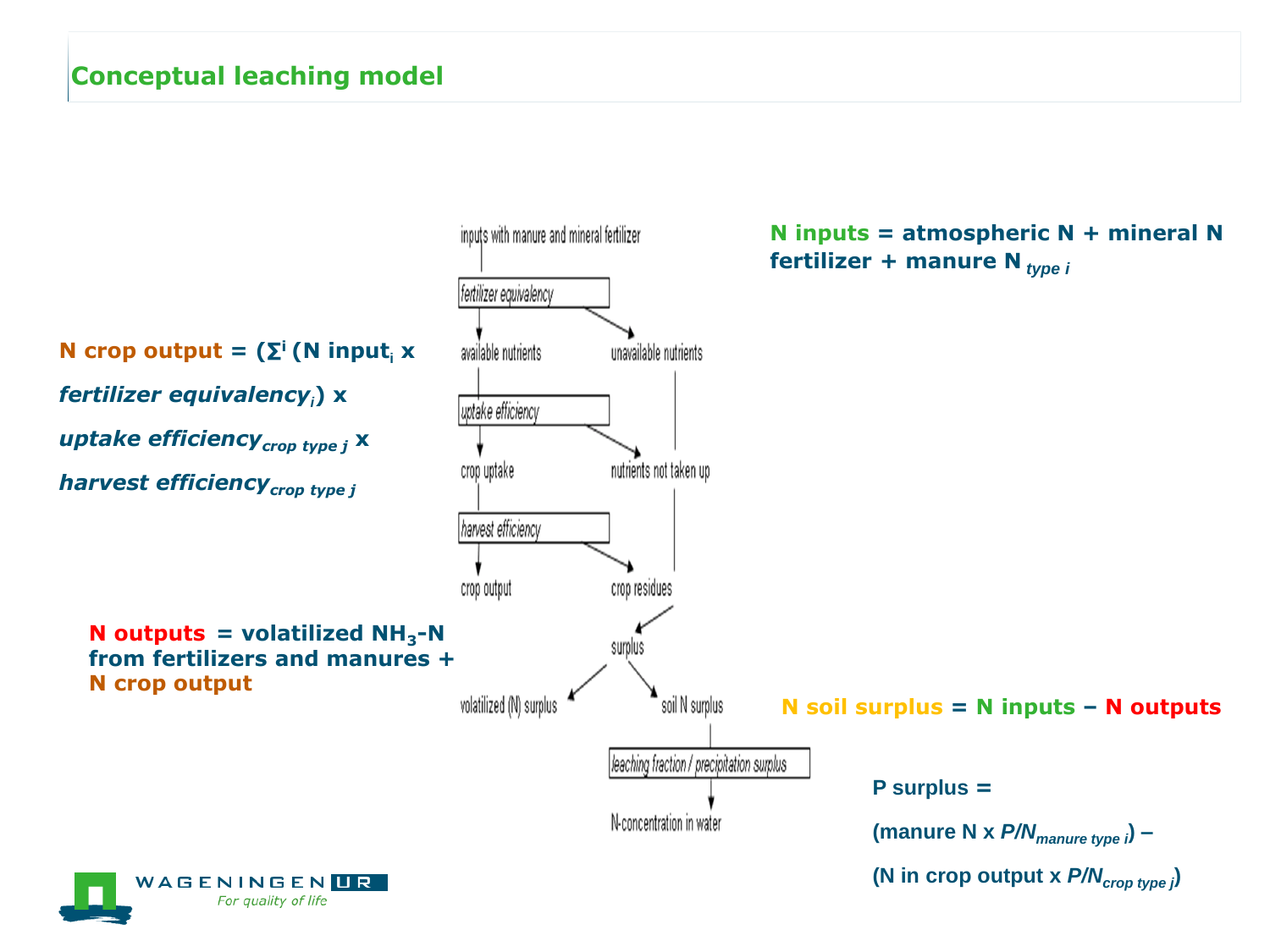#### **Crop type-specific relationships between N input, crop N uptake, soil N surplus**



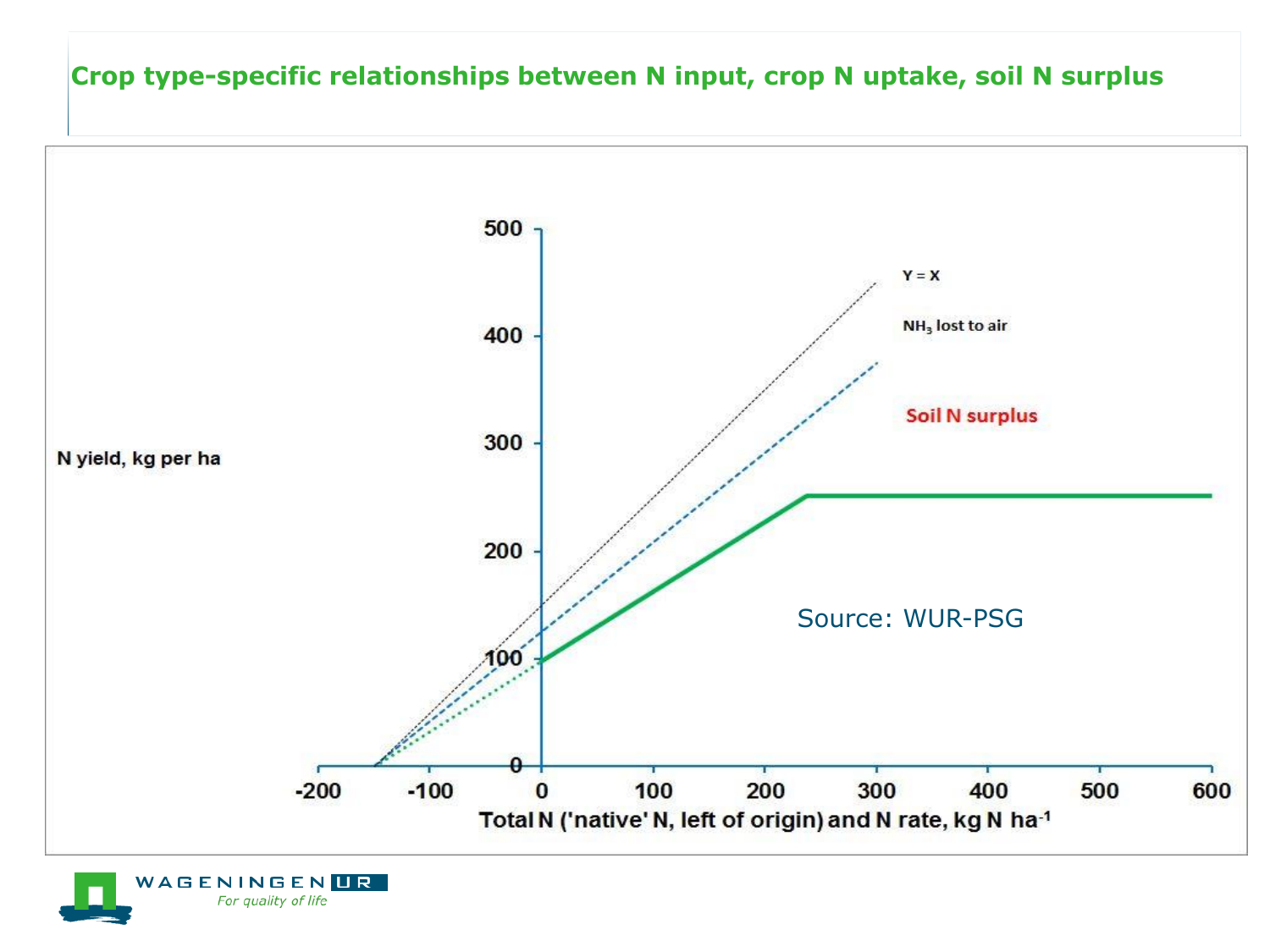# **Relationship between soil N surplus and N leaching:**

### **Leaching Fractions**



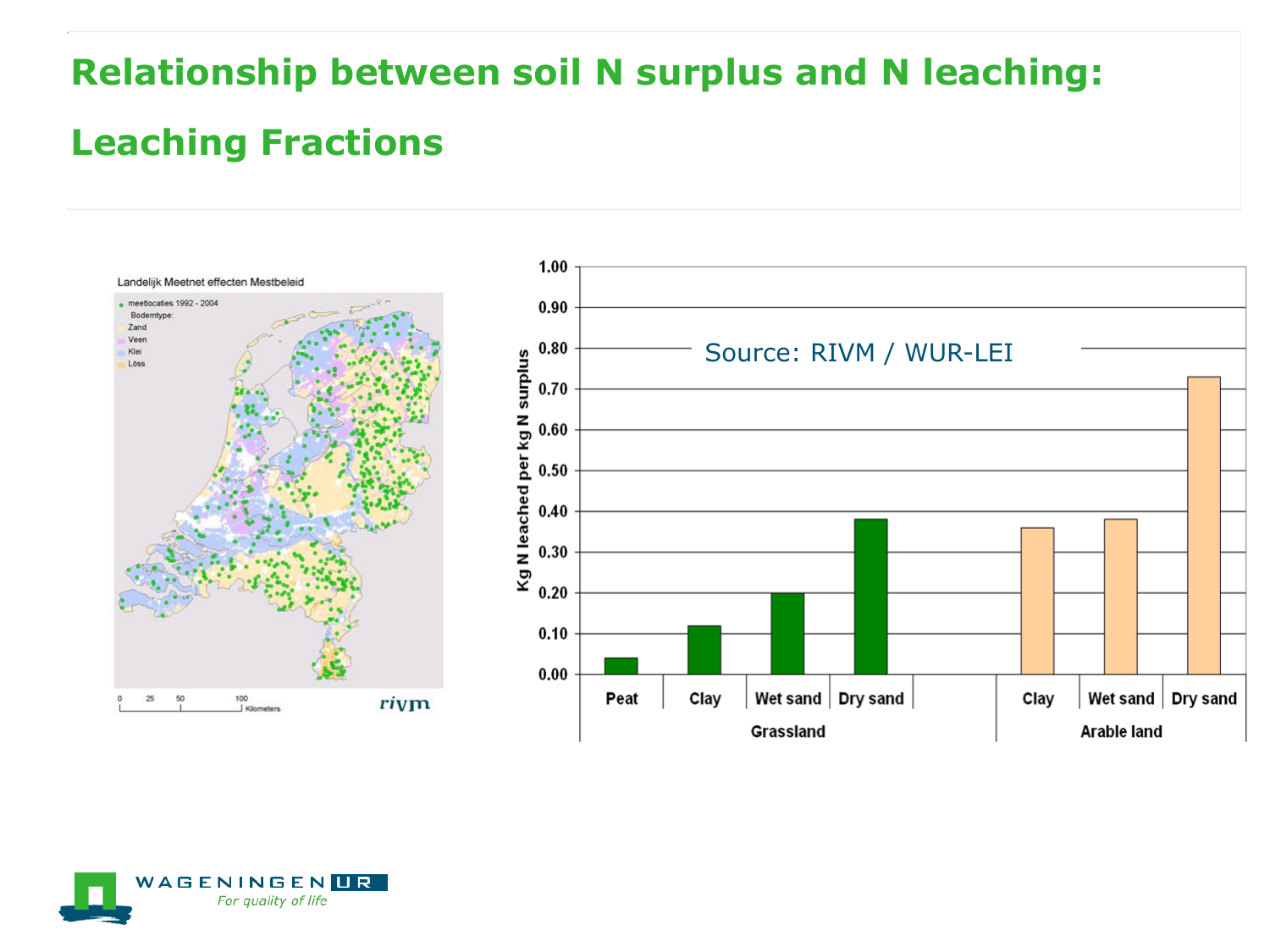# **Modelling: task**

- **Find**: the combination of manure N and mineral fertilizer N that maximizes yield whilst fulfilling P surplus = 0 and  $[NO<sub>3</sub>]$  = < 50 (and assuming that [soil organic N] does not change)
- Spatial and temporal scale of realization of 50 mg nitrate/I unclear in Nitrates Directive !
	- Each individual crop?
	- Each crop type, assuming average yield level?
	- Each individual farm?
	- Sectors (dairy, arable, horticulture) as a whole?
	- **Regions as a whole?**

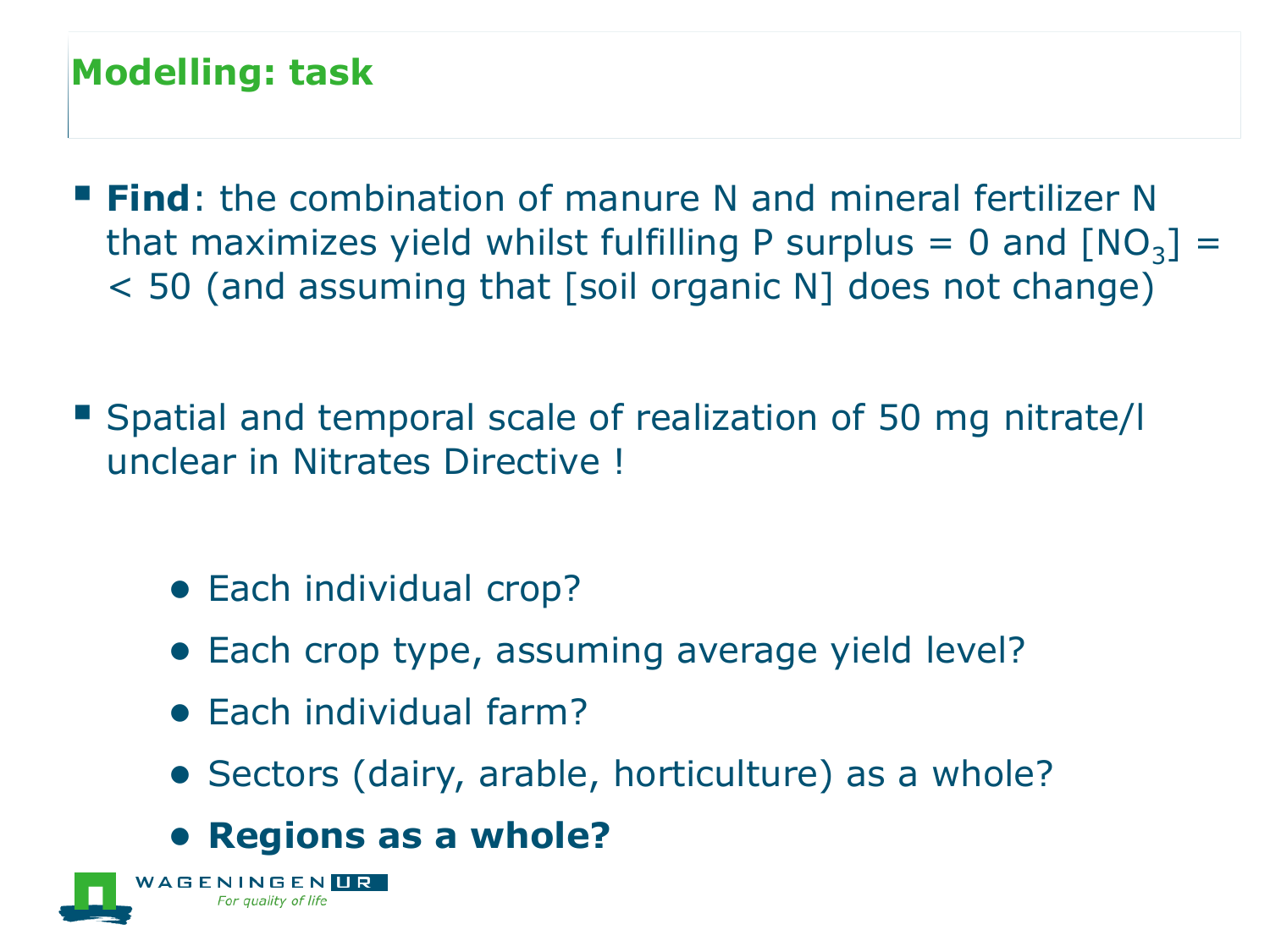# **Modelling: results**

- Outcomes strongly depending on factors that differ from one farm to another, e.g.:
	- Soil type and weather
	- Composition of rotation
	- N/P ratio of manure
	- Operational management skills

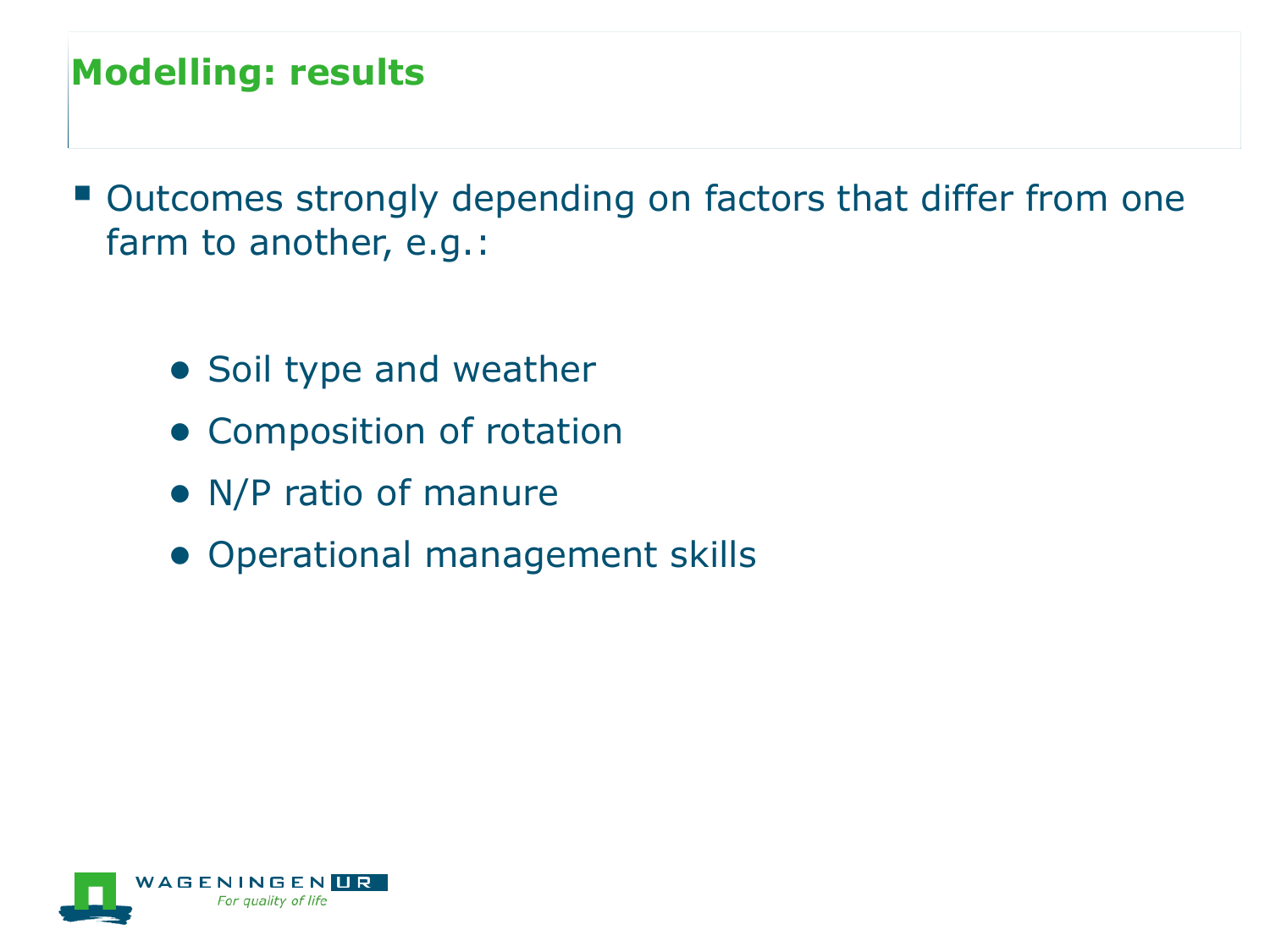# **No such thing as one unique solution**

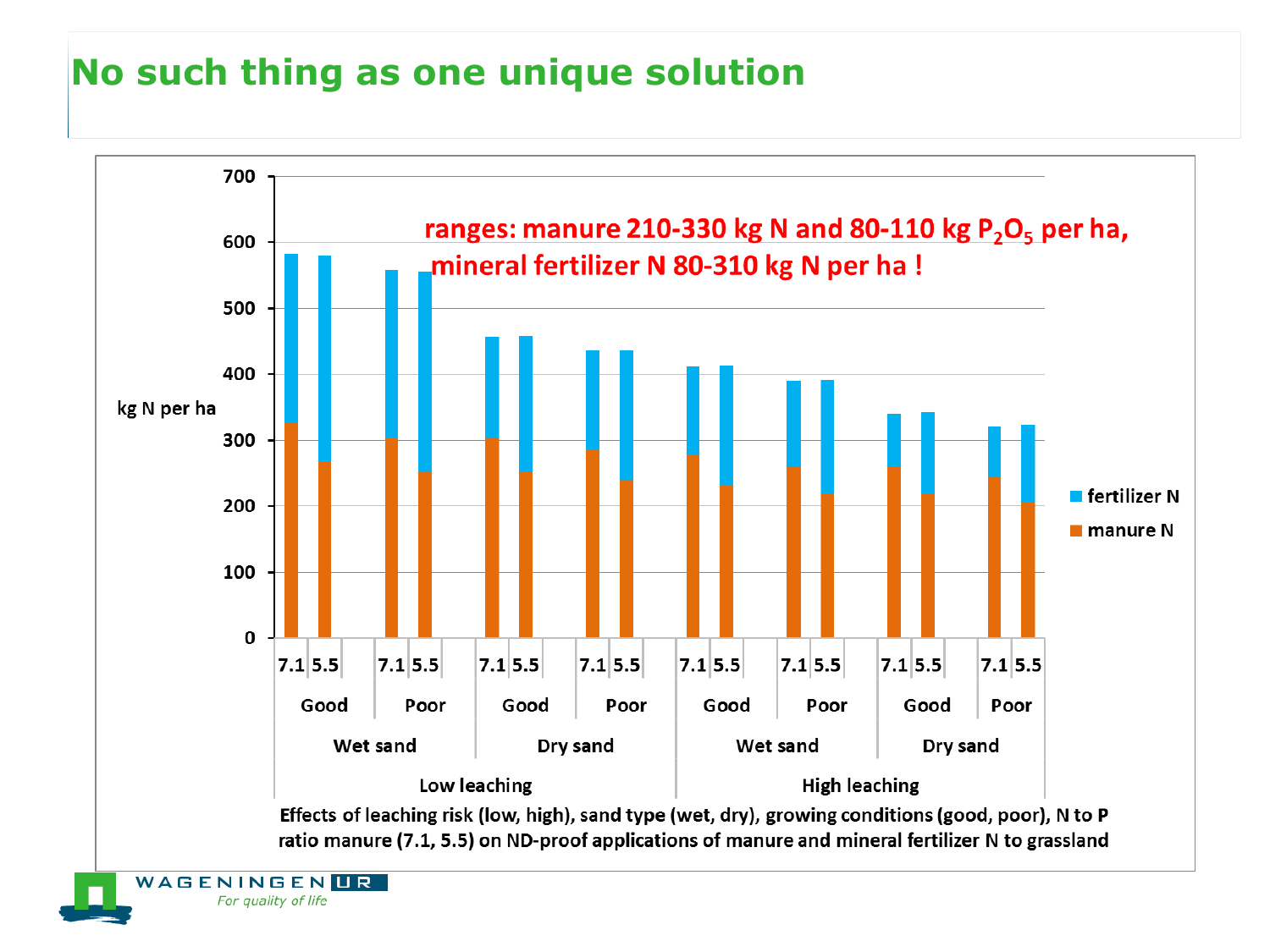# **Conversion of outcomes into policies (1)**

- Considerations against differentiation:
	- not always needed from an environmental point of view due to temporal and spatial mixing
	- much larger farm data requirement
	- much larger enforcement effort for authorities
	- creation of an unlevel playing field for farmers
	- draconic interventions needed in specific situations
- Reduction of N rates by -20% for 'leaky crop types' yet deemed inevitable in south eastern sandy regions

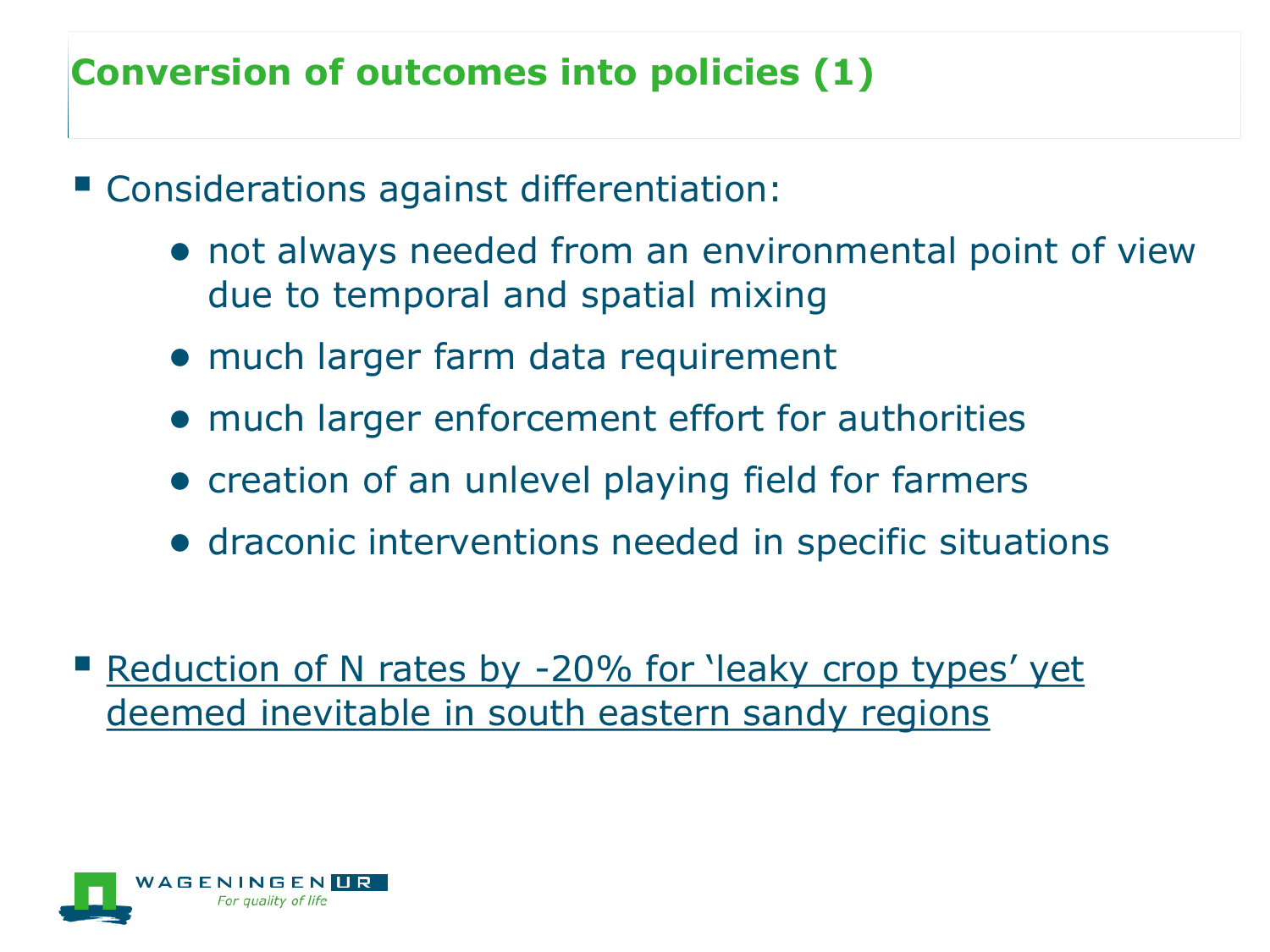# **Conversion of outcomes into policies (2)**

**P** reductions of N rates beyond economical optimum in south eastern sandy regions

| crop                     | region:               |           |         |                      |
|--------------------------|-----------------------|-----------|---------|----------------------|
|                          | Sand:                 |           | Peat    | Clay                 |
|                          | south eastern         | elsewhere |         |                      |
|                          | (dry $\lt \Leftarrow$ |           |         | $\rightarrow$ < wet) |
| Grassland, partly grazed | 250                   | 250       | 265     | 345                  |
| Grassland, cut only      | 320                   | 320       | 300     | 385                  |
| Silage maize             | $\downarrow$ 112      | 140       | 150     | 160-185              |
|                          |                       |           |         |                      |
| Winter wheat             | 160                   | 160       | 160     | 245                  |
| Ware potatoes            | $\downarrow$ 188      | 235       | 245     | 250                  |
| Sugar beets              | $\downarrow$ 116      | 145       | 145     | 150                  |
| <b>Onions</b>            | 120                   | 120       | 120     | 120                  |
|                          |                       |           |         |                      |
| Leek                     | $\downarrow$ 180      | 225       | 235     | 245                  |
| White cabbage            | $\downarrow$ 232      | 290       | 305     | 320                  |
| Lettuce, per crop        | $\downarrow$ 116-132  | 105-165   | 105-170 | 105-180              |
| Spinach, per crop        | $\downarrow$ 116-152  | 145-190   | 150-200 | 185-260              |

Effective N (kg/(ha.y)) from mineral and/or organic fertilizers (2014-2017)

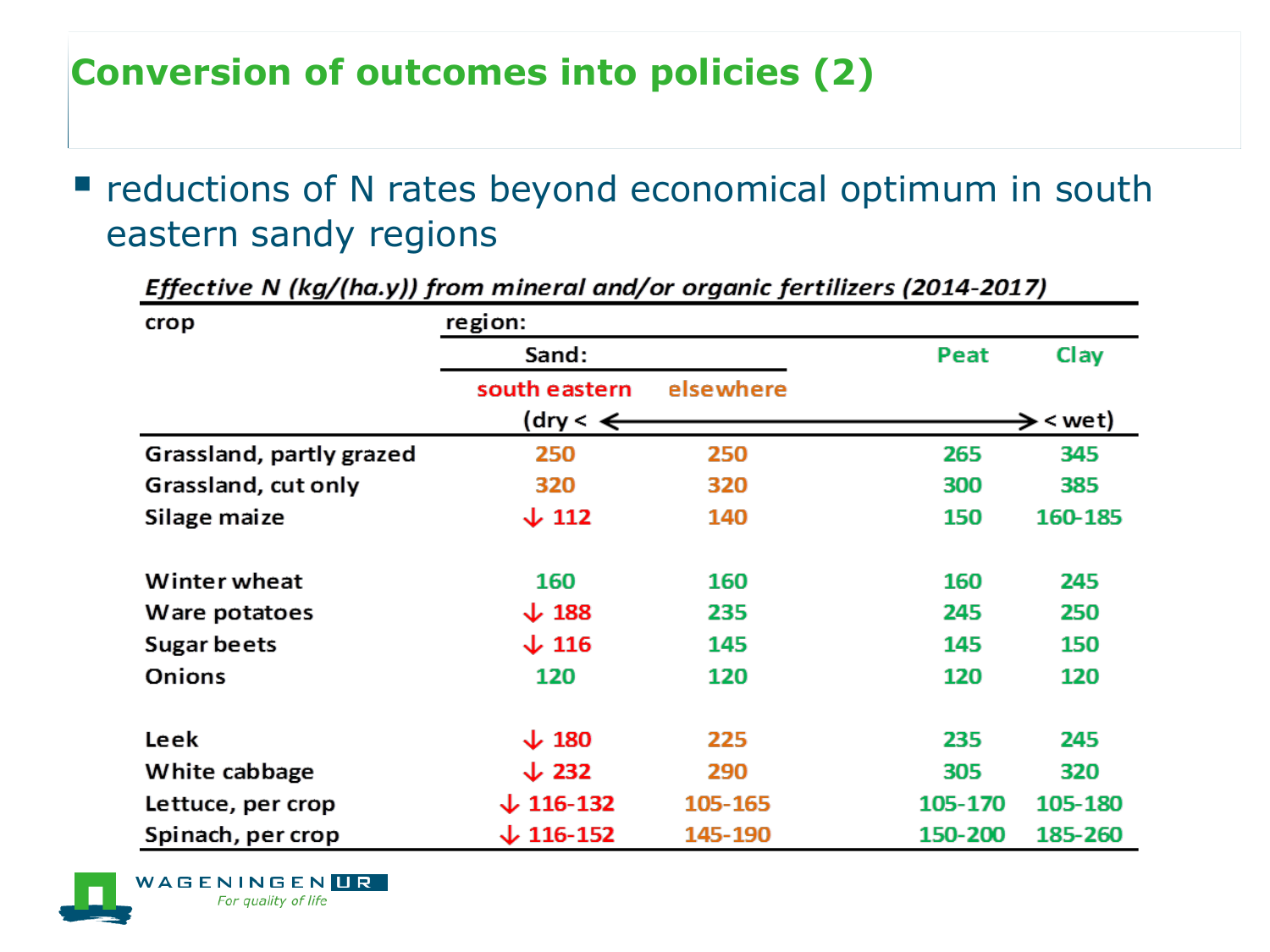# **Conversion of outcomes into policies (3)**

### *Permitted manure N application rates (kg N/ha) and stipulated fertilizer equivalency of manure*

| Farm type                                         | <b>Region</b>    | Rate    | <b>Fertilizer</b><br>equivalency |
|---------------------------------------------------|------------------|---------|----------------------------------|
| Dairy farm with >80% grassland, including grazing | South-east       | 230     | 45%                              |
| Dairy farm with >80% grassland, no grazing        | South-east       | 230     | 60%                              |
| Dairy farm with >80% grassland, including grazing | <b>Elsewhere</b> | 250     | 45%                              |
| Dairy farm with >80% grassland, no grazing        | <b>Elsewhere</b> | 250     | 60%                              |
| Dairy farm with <80% grassland, including grazing | Anywhere         | 170     | 45%                              |
| Dairy farm with <80% grassland, no grazing        | Anywhere         | 170     | 60%                              |
| Arable farm using cattle slurry ( $N/P = 6.3$ )   | Anywhere         | 140-170 | 60%                              |
| Arable farm using pig slurry (N/P=3.5)            | Anywhere         | 80-120  | 80%                              |